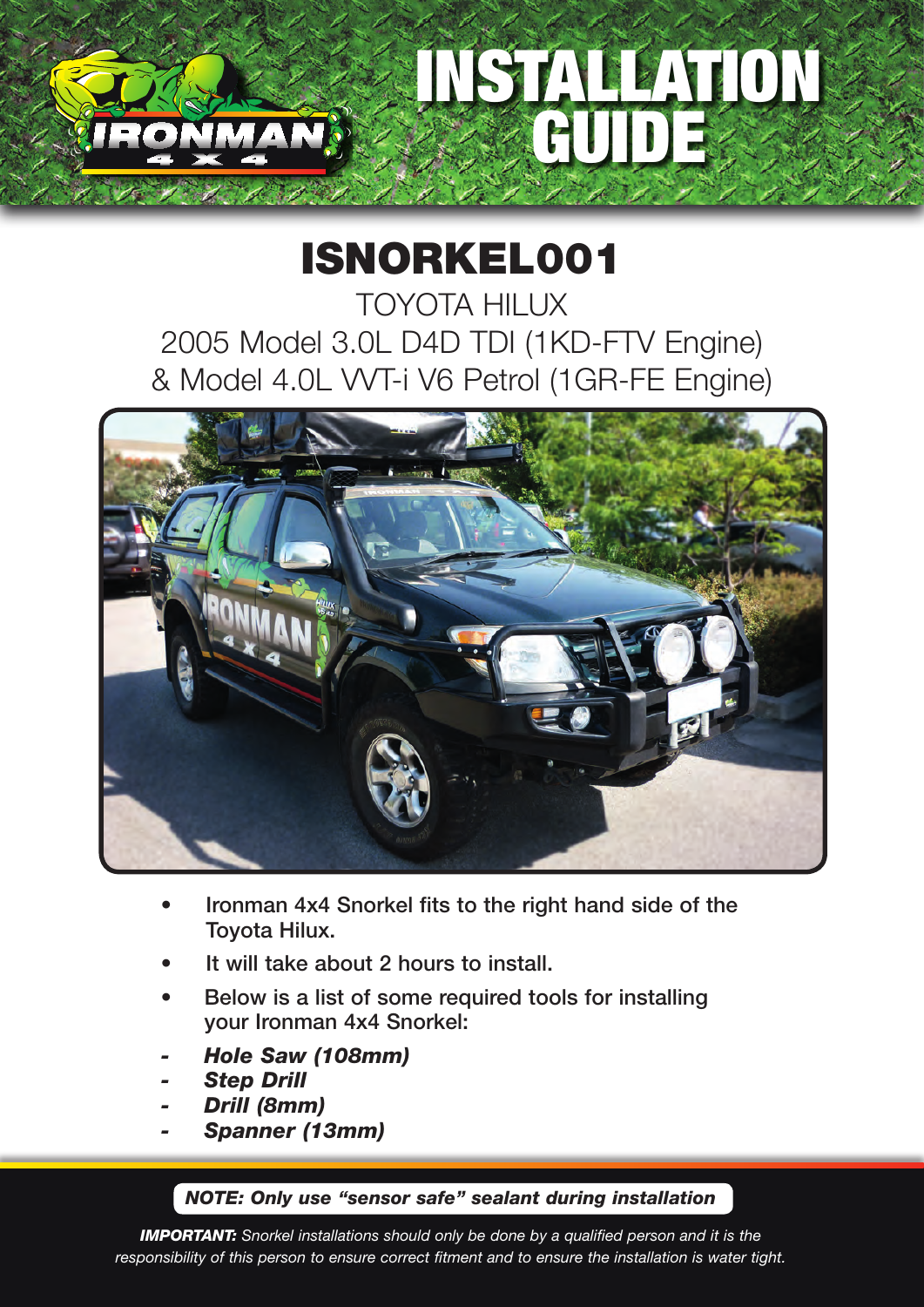

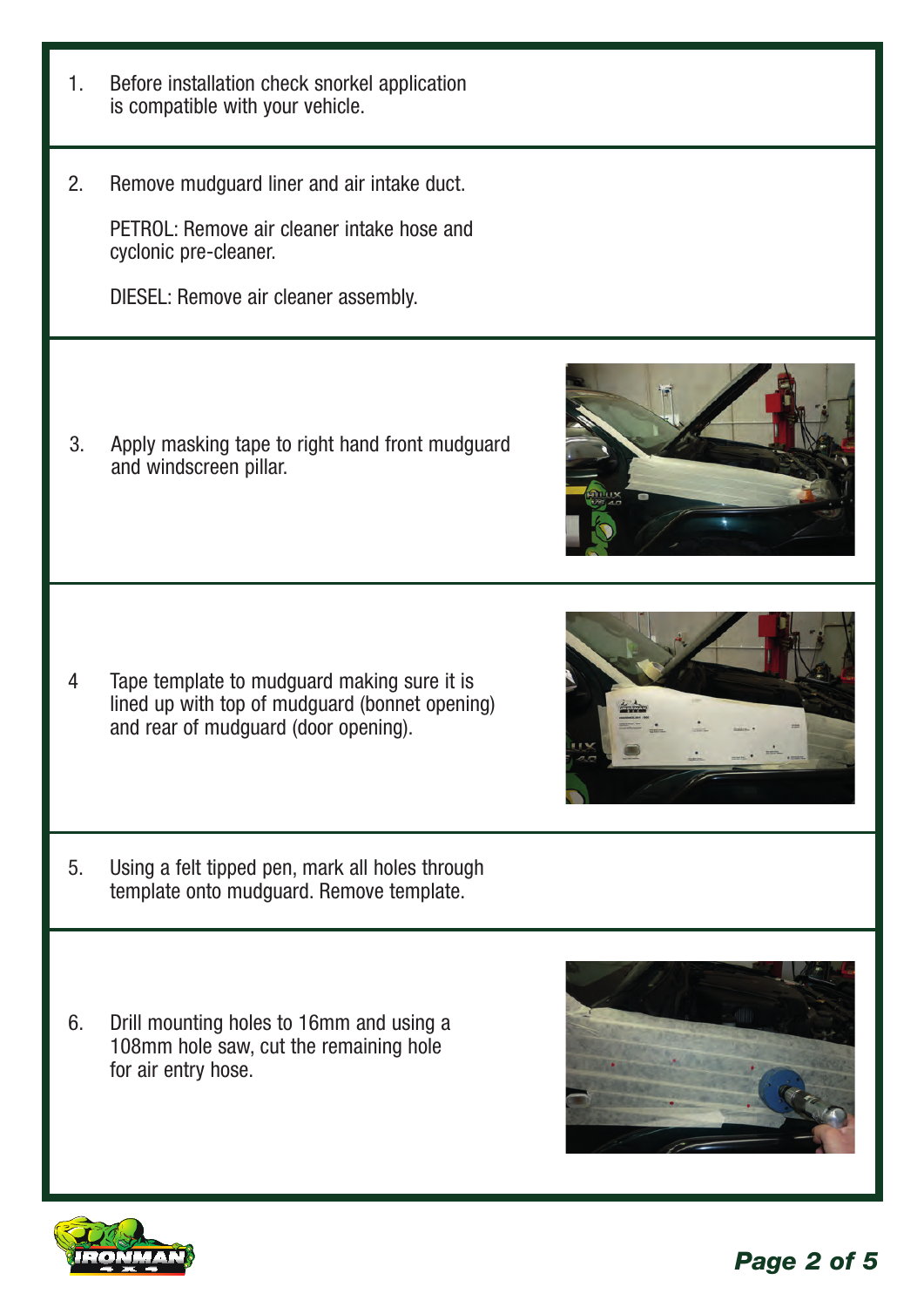*Page 3 of 5*





- 10. Drill mounting holes in pillar to 7.5mm. Apply silicone sealant. Insert mounting plugs and attach mounting bracket using three self tapping screws provided (When drilling mounting holes, only drill through outer skin and no further.)
- 11. Install snorkel body to vehicle using M8 Nylock Nuts and body washers provided and attach to pillar bracket using M6 bolts provided.

12. Attach rubber joiner to snorkel and secure in position with hose clamp provided.

- 7. De-burr and rust-proof all holes (this applies to all holes drilled after this step).
- 8. Using thread-lock screw all studs into snorkel body and attach pillar mounting bracket to snorkel using M6 bolts provided.
- 9. Hold snorkel body in position on mudguard and mark position of holes in bracket on pillar and remove snorkel. Also remove bracket from snorkel.
	-
	-

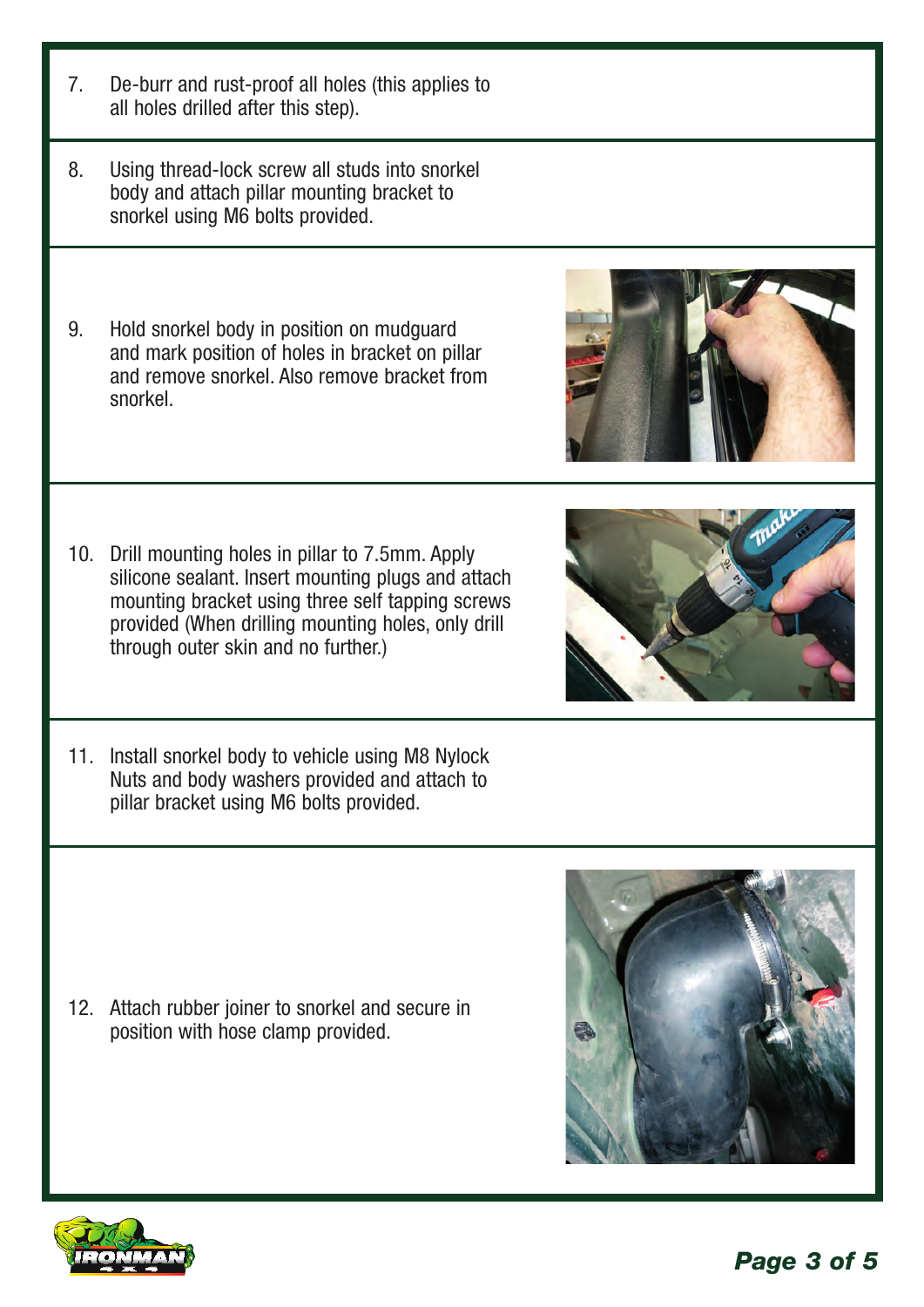## PETROL ENGINE

13. Remove three raised plastic sections from cylconic precleaner to allow rubber adaptor to be fitted over it.

14. Apply silicone sealant to outside of rubber joiner in engine bay and attach rubber adaptor to it using hose clamp provided.

15. Refit cyclonic air intake and air intake hose to air cleaner.

## DIESEL ENGINE

- 16. Refit air cleaner assembly and attach to rubber joiner using hose clamp provided.
- 17. Check all hose connections and air box for potential leaks and seal as required.